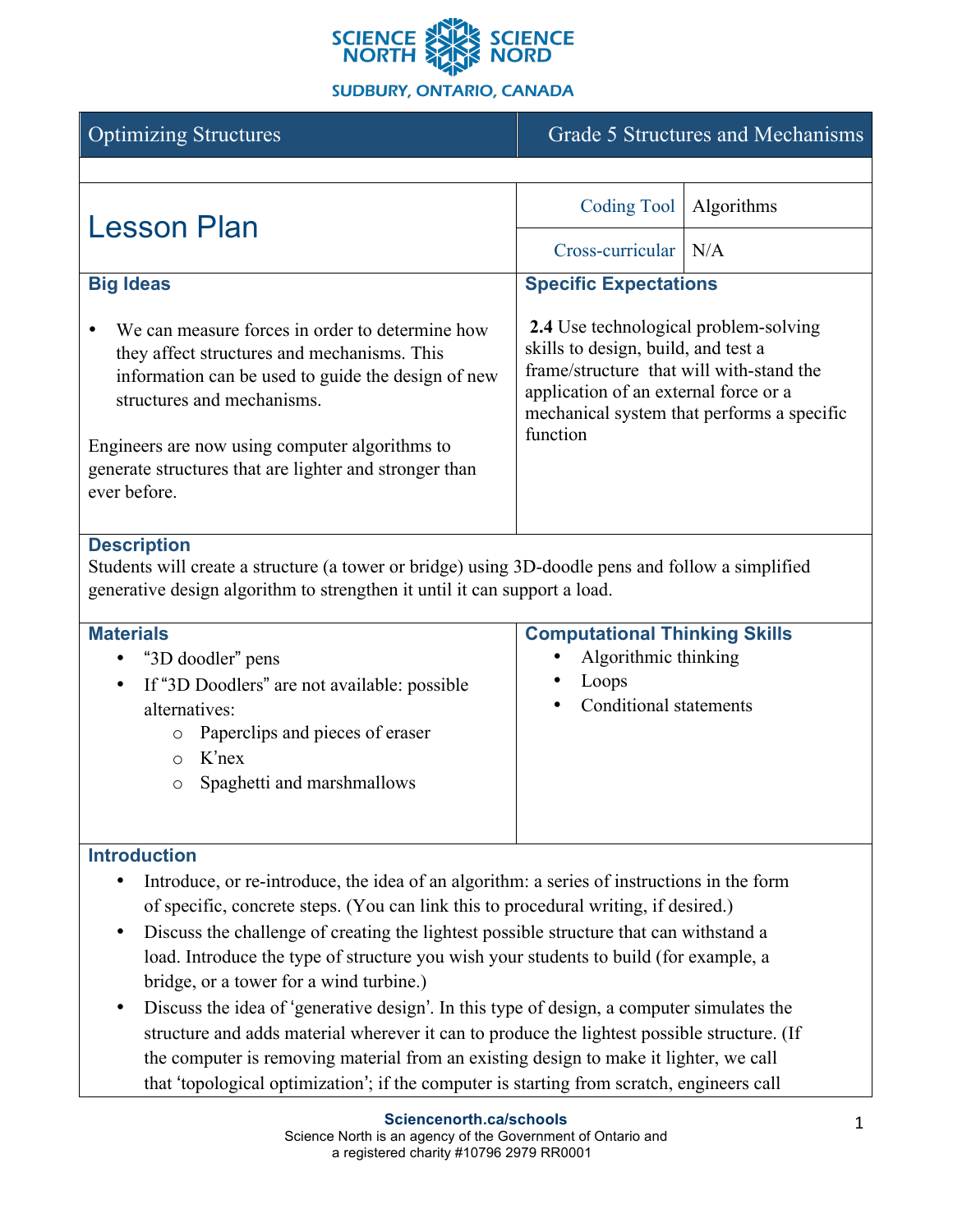

## **SUDBURY, ONTARIO, CANADA**

that 'generative design'. We're going to be doing generative design.) A computer can run millions of simulations to do this test. Explain to your students that we're going to act like that computer simulation, using a similar algorithm by building and testing our structure in the real world.

## **Action**

Have students build a single-string skeleton of the structure they intend to build using the 3D doodle pens. Make sure they are aware of the forces that they need to test with (weight, wind load if using, etc). Have them follow the 'structure generation' algorithm on the associated handout. Ensure they only increase the load by a tiny increment at once (a small coin at the most, or pieces of eraser) so as not to overload and collapse their structure. Remember that the higher the target load, the longer it will take to reach it!

The algorithm is reproduced here, for reference:

**WHILE** load is less than target load Add tiny weight **IF** any structural member deflects (bends) **THEN** Remove the weight and add material to or around that member

(In plain English: Have students add a tiny weight to the structure. If any part of it is seen to bend, they are to remove the weight and add more material to the weak area using the doodle pens. Then add weight, and check again. Repeat until the tower holds as much weight as the target load.)

**Note:** If you are using an alternative building tool, the algorithm may need to be modified as the structure may begin to break rather than bend! So instruct students to watch for that instead.

## **Consolidation/Extension**

Start with just a weight load on your tower or bridge structure. Once the weight load has been accounted for, repeat with wind load using a variable-speed fan.

This is cutting edge engineering technology which may make some jobs obsolete (if the computer is doing the work, we need fewer engineers) -- you can invite your students to a discussion or writing project about the impact of this technology to society to help satisfy specific expectation 1.2